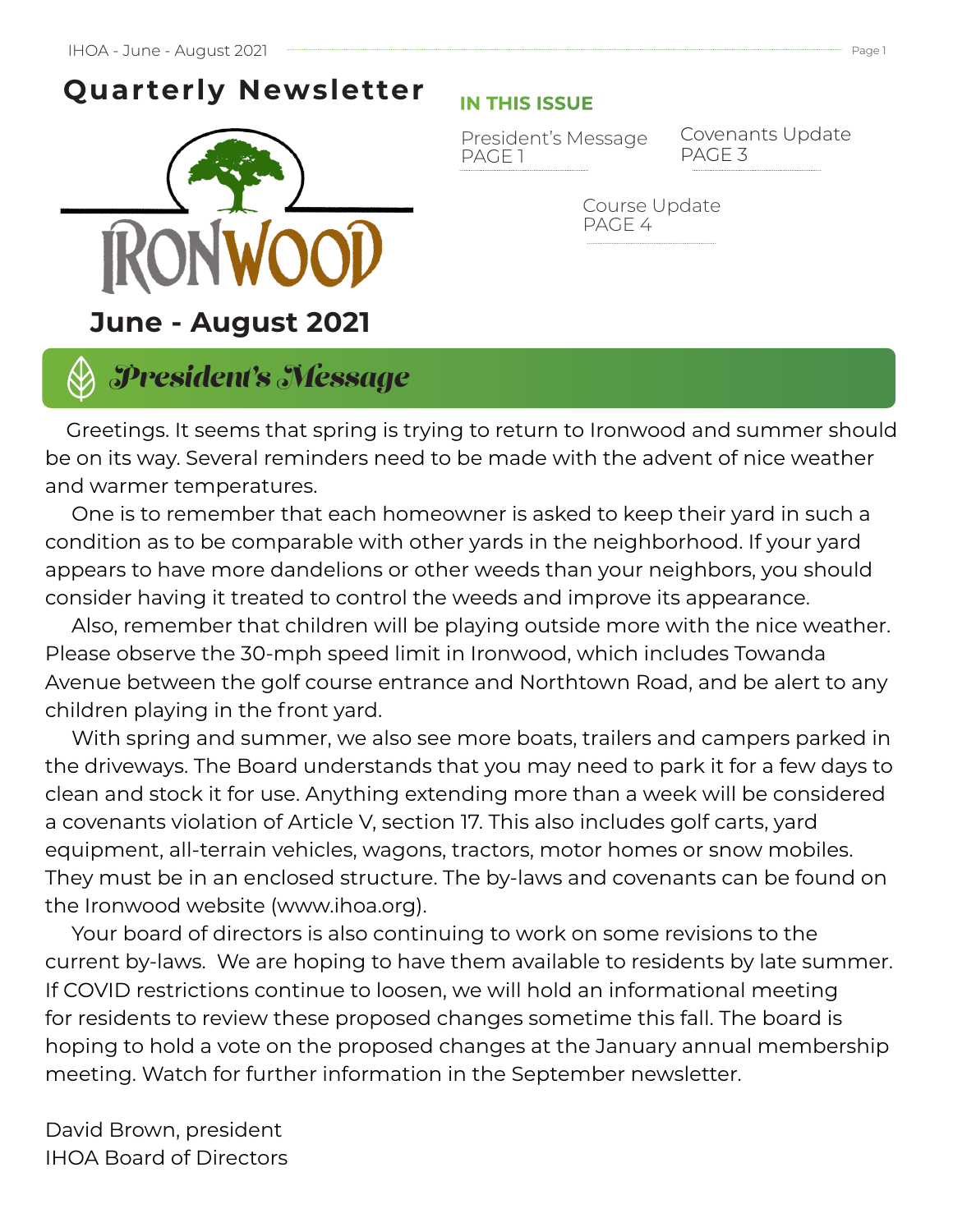# *Welcome to Ironwood*



 A big "Welcome!" to all our new residents to Ironwood. We hope that you will find Ironwood a beautiful and friendly neighborhood and enjoy it as much as we have for the last 29 years. It is so nice to see the transformation of the neighborhood again with all the young families moving in. Please feel free to call on any board member if you have any questions about the neighborhood.

 Just a reminder that we are still collecting food for the Mid-West food bank at the Ironwood Golf Course Clubhouse. The box is inside the front door between the men's and women's restrooms. For everyone who has dropped off food in the past, a big "Thank You." Please consider dropping off any extra food items you may have in your pantry. It is very much appreciated.

A few other reminders:

 Just a friendly reminder, Normal has a dog and cat leash ordinance and also please remember to pick up after your pets on your walks.

 Enjoy the summer and watch out for all the kids as they will be playing outside now that we will be getting back to normal or almost normal whatever that may be.

Linda Rheeling, vice president IHOA Board of Directors

# *Summer Reminders*



Remember the speed limit is 30 mph. Drive slow and keep an eye out for families and children playing outside.

Garage sales are underway in the community. Ironwood does not organize a subdivision garage sale due to traffic flow. Please remind visitors that parking is only allowed on one side of the street.

We are fortunate to live in a neighborhood where residents look out for one another. Thank you to our neighbors and first responders for keeping our community safe.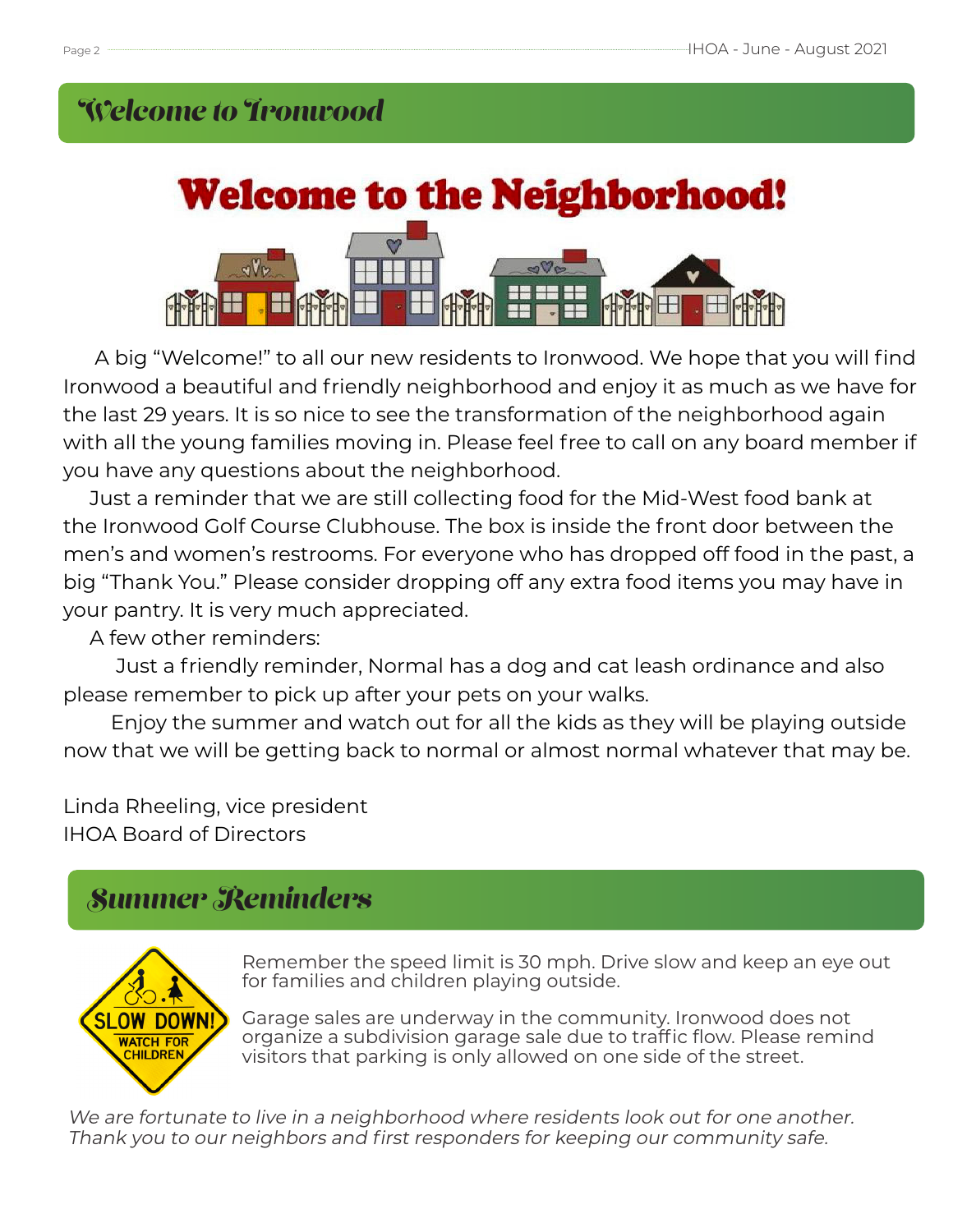# *Covenants Reminders*

### **By Susan Parrent, Covenants Chair**

## **Dogs & Pets in the Subdivision**

 The IHOA Board has been asked specific questions related to dogs, including the lack of leashes, and what can be done if the pet/s visit your property uninvited while not on a leash. There is not a subdivision covenant specific to pet management and behaviors. The Town of Normal police department is responsible for such situations. However, there is a related IHOA covenant.

 **Article V, Section 6.** "No animals, livestock, or poultry of any kind shall be raised, bred, or kept on any lot or on the common area. However, dogs, cats, and other household pets may be kept on the lots, subject to such rules and regulations as may be adopted by the Association, so long as they are not kept, bred or maintained for commercial purposes. Effective September 24, 1997: The Ironwood Homeowners Association Board of Directors adopted the following regulation. No exterior pet cages, pet houses or pet enclosures of any kind will be permitted."

 Take note that exterior pet enclosures are not permitted in the subdivision. The Board encourages dog owners to keep your pets on your property if unleashed. Not all neighbors and other property owners appreciate your pet the way you do. It is recognized the majority of pet owners in the subdivision are excellent caretakers of their pets. Below is a message from Officer Brad Park, Normal Police Department, Community Services Unit. He will provide guidance in situations that are not or cannot be remedied without outside assistance.

### Hello Ironwood Residents.

We hope you are all doing well. With summer quickly approaching, we wanted to briefly discuss an issue which comes up every year - animals running at large. The Town of Normal has an ordinance (Section 17.8-11) in its municipal code which outlines the requirements for all animal owners. In this ordinance it states, "it shall be unlawful to permit to run at large any dog or cat on the streets, parks, or public ways of the Town, or on private property where the owner or person in control of the private property has not granted permission for the dog or cat to be on the private property". In short, if your dog is on your property, it can be unleashed as long as it is not going to leave the property. If you take your dog for a walk or it has a tendency to run off your property, please put it on a leash or a chain. Although we know most dogs are friendly and just down right curious, a person walking by your home may not know that and become concerned. Thank you for being a great neighbor. Please reach out if you have any questions.

Take Care, Officer Brad Park – Normal PD Community Services Unit Normal Illinois Police Department | 100 East Phoenix Ave. | Normal, IL | 61761 bpark@normal.org 309.454.9535 (NPD Front Desk) 309.433.3440 (Desk)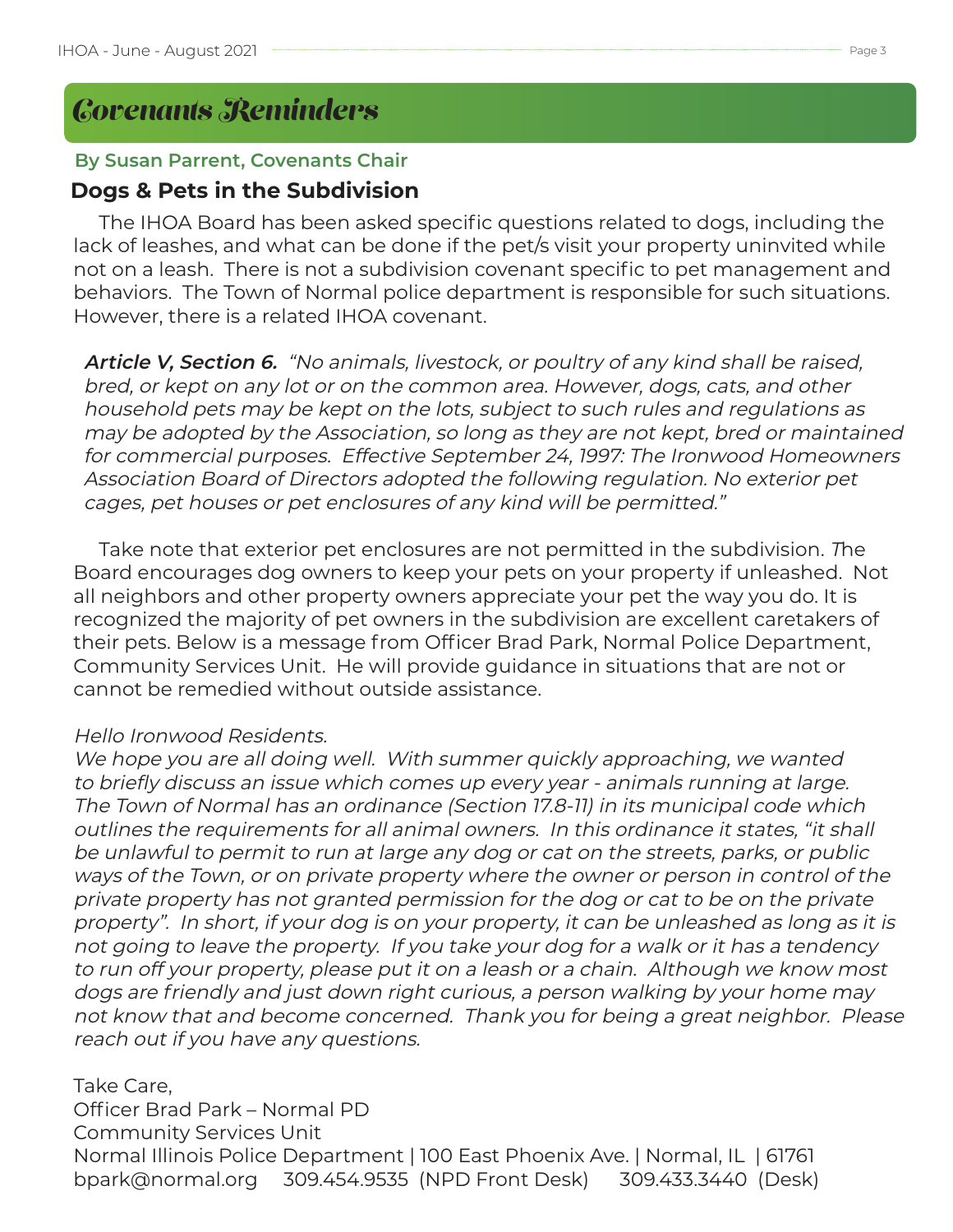

## *Ironwood Golf Course Update*

Ironwood Homeowners,

 The golf season is off and running, and the golf staff have been working diligently to keep the course in great condition for the golfing public. A few projects have been underway, and I would like to take this time to update you on those.

 Ironwood Golf Course will be hosting the Drive, Chip, and Putt challenge this year in July and we are preparing the driving range to host the event. Children 15 and under will compete for the chance to go to Augusta, Georgia, and compete in the challenge at The Masters. It should be a wonderful event and we are happy to host.

 Earlier in the month of May, our staff put out pond aerators on the large lake on the East side of the subdivision. The aerators have been turned on and have been running for a few weeks now without many issues. As some may recall, we had a large fish kill on that lake a few years ago. After speaking with the Illinois Department of Natural Resources, we came to this solution to help put more oxygen into the lake. We also stocked the lake with grass carp to help reduce some of the weed growth as well. We have confidence that the aerators and fish will help promote a better ecosystem for the homeowners to enjoy.

 If you have any questions about any projects or anything about the course, I would be happy to help. My email and phone number are below if you have any questions. Thank you for your continued support of the golf course and our staff. We appreciate our wonderful relationship between the course and the Ironwood Homeowner's Association.

Tyler Bain Phone: 309-454-9568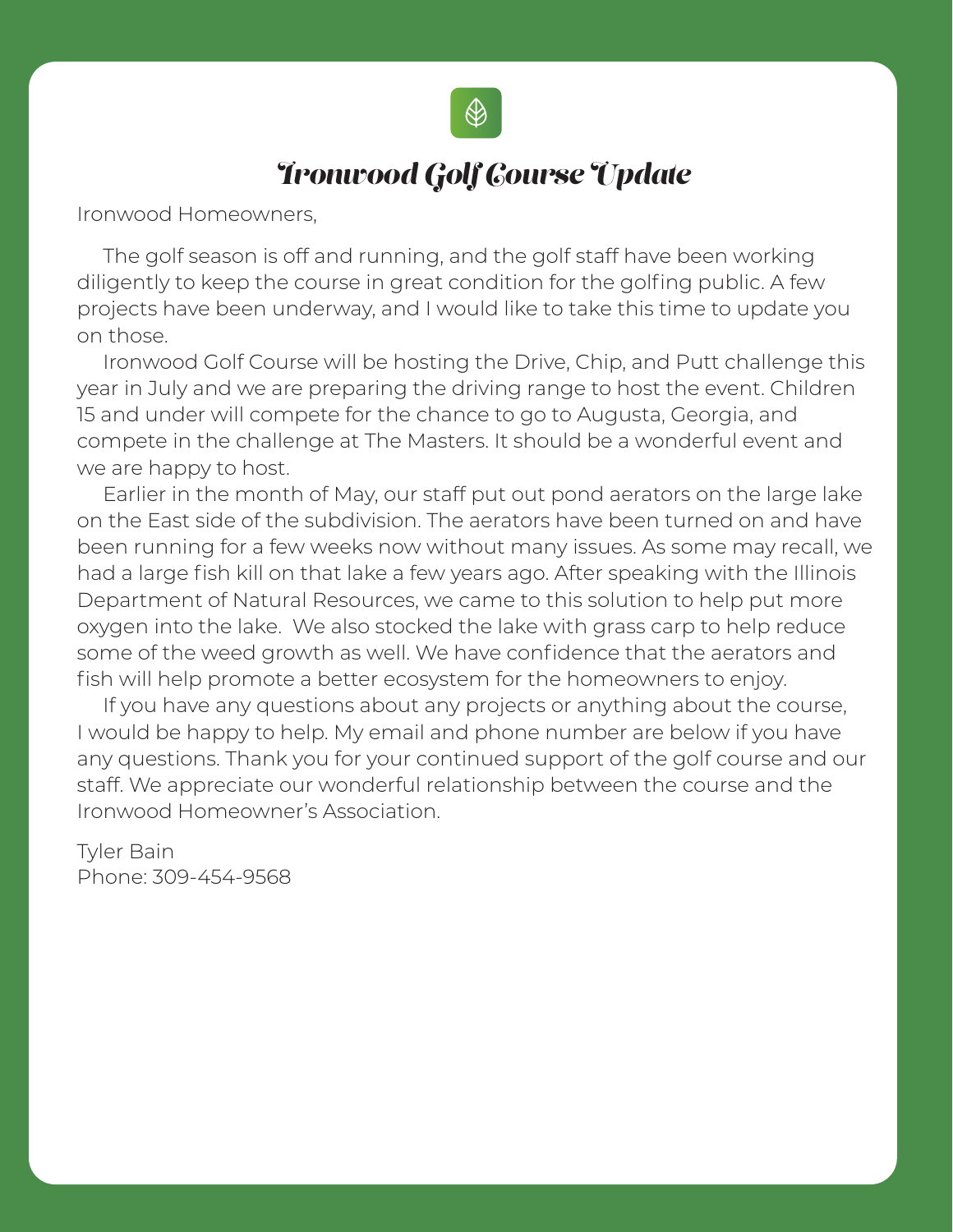# *Ironwood Year to Date (April) Sales*

 $\textcircled{\tiny{\textcirc}}$  6 single family homes sold year to date - 5 were 1.5 and 2 story homes, 1 ranch home

Sold price: **High** was \$298,000 **Low** was \$238,000 **Average** of \$277,450

Days on market: **High** was 51 **Low** was 1 day **Average** of 15

2 single family detached homes are under contract - 1 was 1.5 and 1 ranch home

List price: **High** was \$234,900 **Low** was \$220,000 **Average** of \$227,450

Days on market: **High** was 61 **Low** was 23 **Average** of 42

Single family home for sale as of April 30, 2021

 $$1$  homes for sale - 2 story

List price: **High** was \$299,900 **Low** was \$299,900 **Average** \$299,900

Days on market: **High** was 4

Information provided by the Bloomington-Normal Association of Realtors Provided by Floyd Aper, Real Estate Broker with Coldwell Banker Real Estate Group.

## *Covenants Reminders Cont'd*

## **It's Boating & Camping Season**

Summer fun is beginning. As a reminder to those who own boats and campers/travel trailers, the covenants state they cannot be parked in a drive or on the property – they must be parked in an enclosed structure **(Article V, Section 17).** The Board appreciates the notices from homeowners when one of these vehicles will be in a drive for a short time period for seasonal preparation, cleaning or maintenance. Parking them daily, over the weekend,or on a weekly basis is against the Ironwood covenants. Be mindful this covenant also includes trailers, whether for work or personal use.

## **Clean-up of the Rough Behind Your Property**

If you are a resident who backs up to the golf course and you might use the prairie grass area to walk your dog, go for walks, play games, or hunt for golf balls, please pick up after yourselves and not leave anything behind. Maybe you are an active family and game items, specifically balls of all sizes, get overthrown or hit and land on the golf course property. You are asked to take the time to pick up your personal belongings. The golf course maintenance crew sprays weeds and mows the grass periodically and shouldn't have to pick up or drive over these items. Be a courteous homeowner and clean/pick up the prairie grass area behind your property.